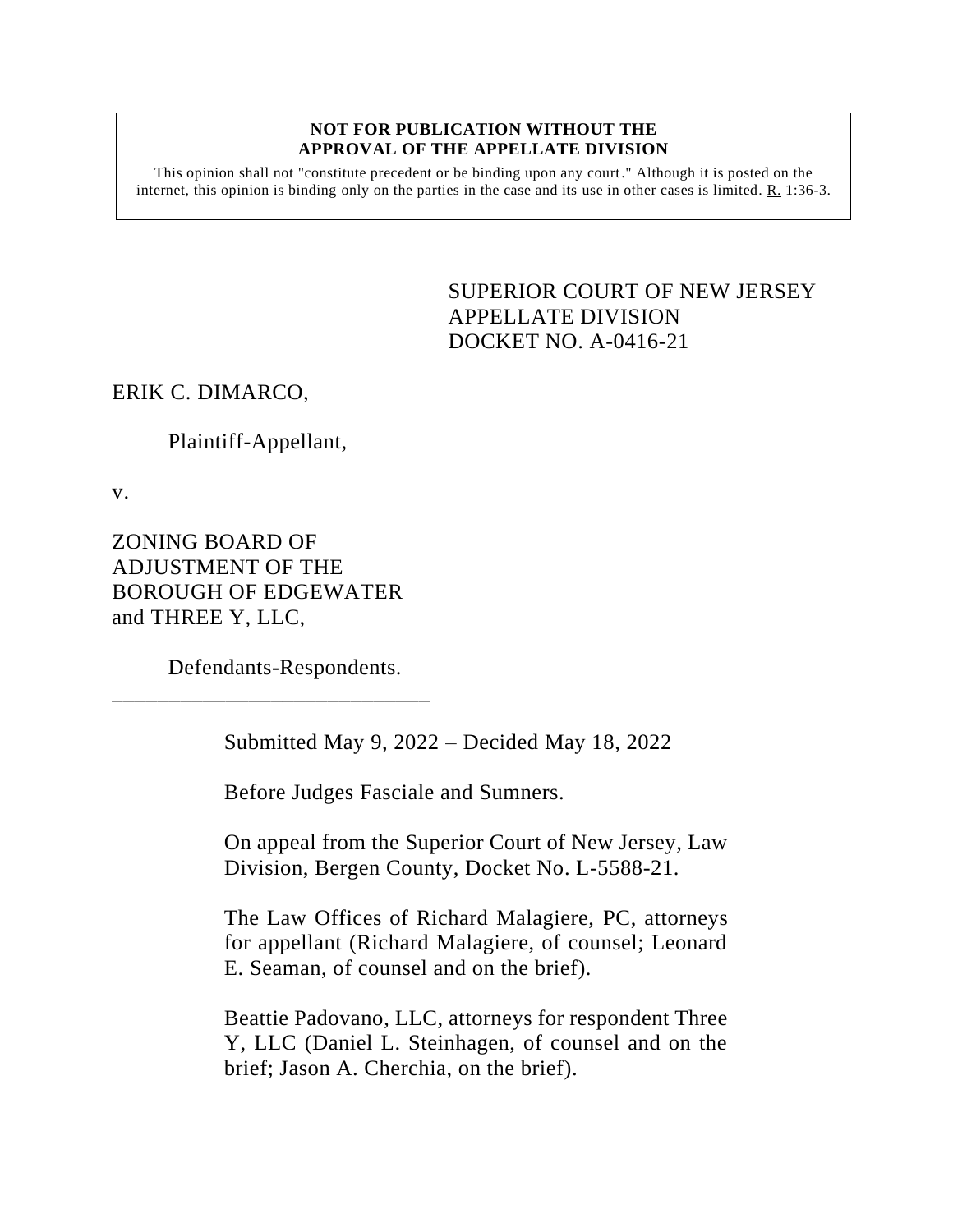Denise M. Travers, attorney for respondent Zoning Board of Adjustment of the Borough of Edgewater, joins in the brief of respondent Three Y, LLC.

## PER CURIAM

Plaintiff, a resident of Edgewater who lives approximately two and onehalf miles from the project,<sup>1</sup> appeals from a September 27, 2021 order granting Three Y, LLC's (defendant) motion to dismiss the complaint in lieu of prerogative writs with prejudice. Plaintiff's complaint challenged a decision by the Zoning Board of Adjustment of the Borough of Edgewater (Board).<sup>2</sup> The judge dismissed the complaint, without oral argument, for two reasons. First, relying on Rule 4:69-6(a) (setting forth a forty-five-day deadline for such actions), plaintiff's complaint was untimely by one month. Second, citing Rule 4:6-2(e), the judge determined plaintiff lacked standing to "bring a claim of this nature" because plaintiff did not "operate a competing business whose interests

<sup>&</sup>lt;sup>1</sup> The project includes a thirteen-story hotel, and a fourteen-story residential building over a four-story parking garage. Defendant's merits brief points out that a separate action in lieu of prerogative writs complaint (Coffee action) dated July 19, 2021 by "another objector [Coffee Associates (Coffee)] to the project that also challenged the Board's decision," is pending in the Law Division. Plaintiff had filed a motion to consolidate with the Coffee action, which the judge denied on September 24, 2021, a few days before the judge issued the order under review here.

<sup>&</sup>lt;sup>2</sup> The Board submitted a letter supporting defendant's arguments on appeal.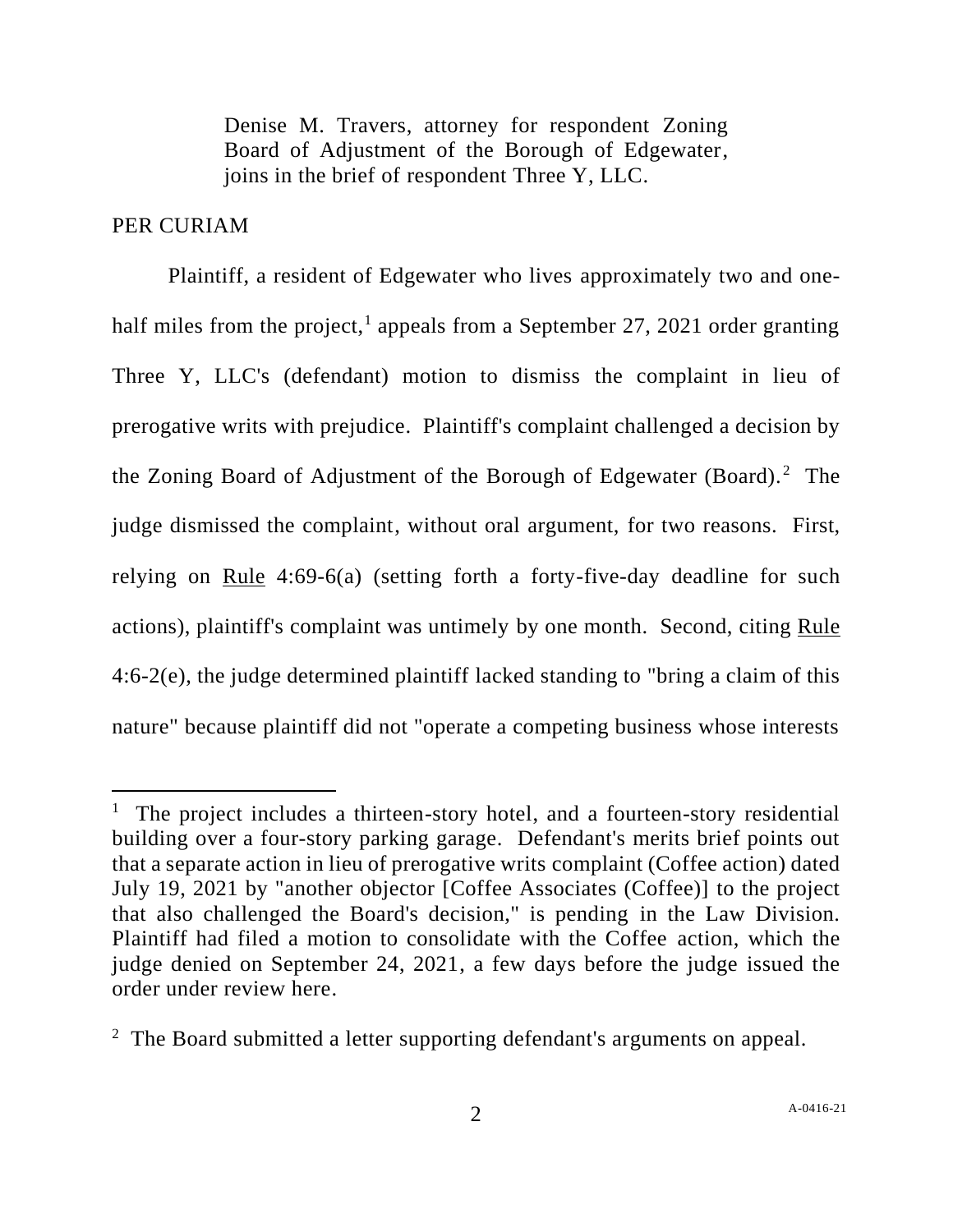would be affected." Under Rule  $4:69-6(c)$ ,<sup>3</sup> we conclude the interest of justice requires enlargement of the filing deadline. And we disagree that plaintiff was without standing. We therefore reverse.

We derive the facts from the allegations in plaintiff's complaint. Defendant applied for preliminary and final site plan approval as well as multiple variances to construct the hotel, residential building, and garage. The Board passed a resolution memorializing its approval after conducting various hearings.

Plaintiff's complaint contains six counts. Count one alleged the Board failed to provide "sufficient zoning analysis," rendered conclusory findings, ignored "height restrictions," and erroneously granted D4 and C variances. Count two alleged the Board's decision was arbitrary, capricious, and unreasonable; was otherwise unsupported by sufficient facts; violated the law; and "damag[ed] the rights of [p]laintiff." Count three alleged that defendant failed to properly notify the "affected properties located within the required distance from [the property]." Count four alleged that defendant failed to

 $3 \text{ Rule } 4:69-6(c)$  provides a judge "may enlarge the period of time provided in paragraph (a) or (b) of this rule where it is manifest that the interest of justice so requires." The text of this rule does not explicitly require a party to move for this relief, meaning a judge may sua sponte permit a late filing under certain circumstances.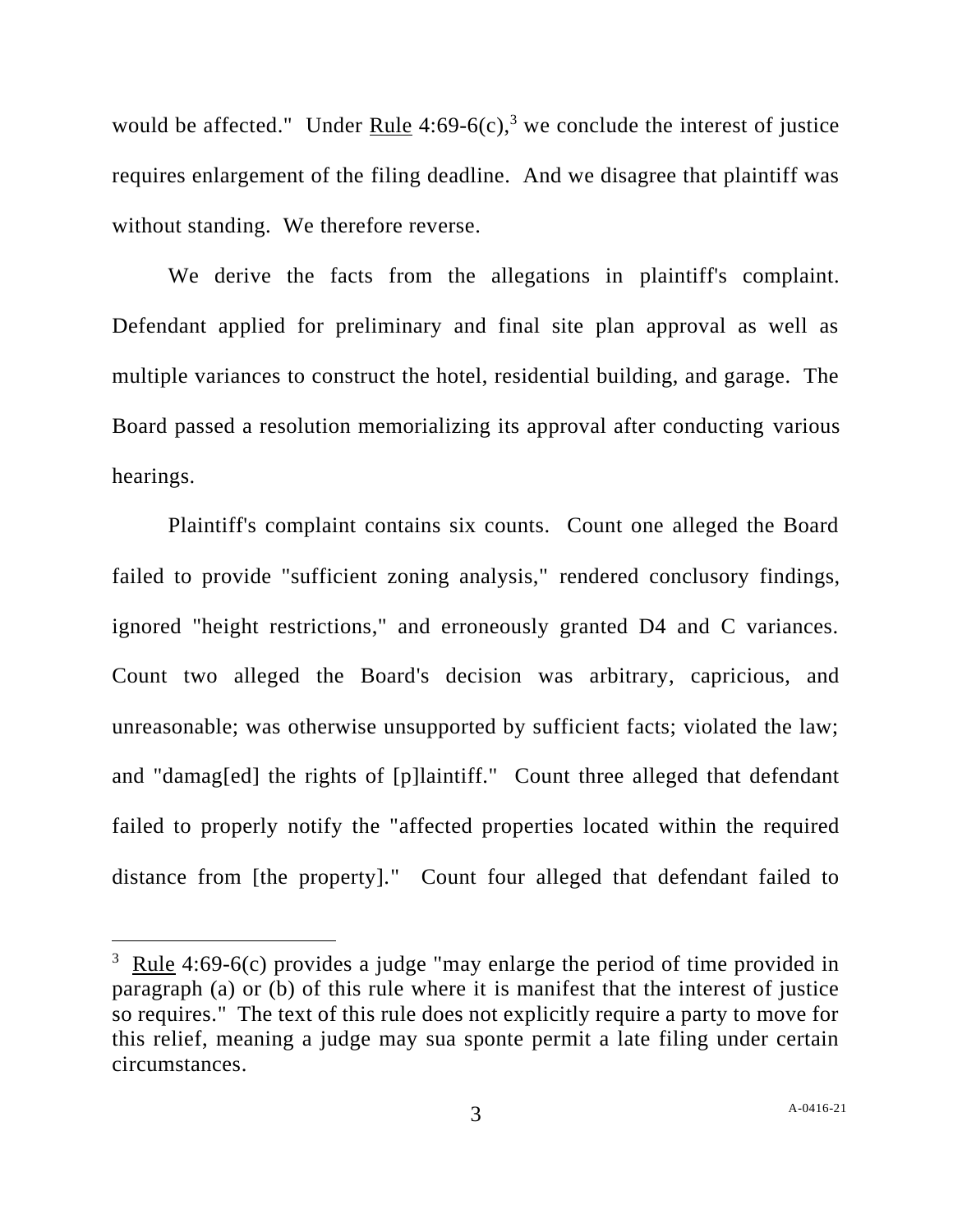"properly publish the Notice of Hearing." Count five alleged insufficient facts to support the Board's arbitrary conclusions that the project would not significantly adversely create traffic problems or decrease the safety of residents. Count six alleged that the Board violated the Municipal Land Use Law (MLUL), N.J.S.A. 40:55D-12, and the Open Public Meetings Act (OPMA), N.J.S.A. 10:4-6 to -21, by proceeding without public notice and meeting informally with defendant to discuss the project. Plaintiff requested the Board's resolution be invalidated and that he be awarded counsel fees.

Although the judge referenced Rule 4:6-2(e), this is not the typical case where a party argues that a judge misapplied the standard applicable to motions to dismiss for failure to state a claim upon which relief can be granted. Indeed, defendant filed a motion to dismiss "in lieu of answer" relying on Rule 4:69-6, arguing the complaint was untimely, rather than arguing it was entitled to relief under <u>Rule</u> 4:6-2 $(e)$ .

As plaintiff's arguments on appeal reveal, the question is not whether plaintiff established a cause of action upon which relief can be granted. Rather, plaintiff argues the judge erred by not permitting the untimely complaint and by finding that he lacked standing. These two contentions do not require us to address whether plaintiff can overcome a Rule 4:6-2(e) motion. This appeal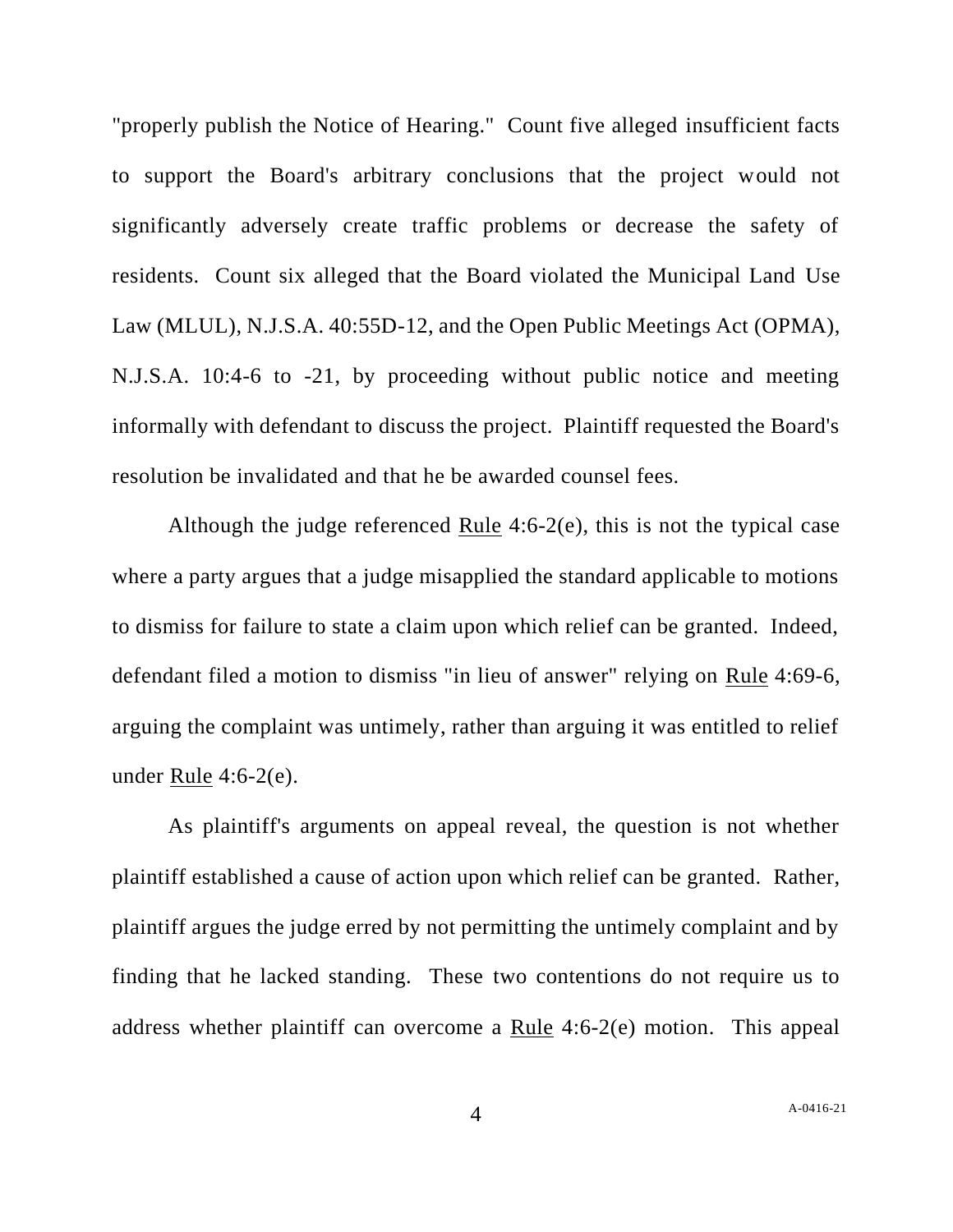requires us to determine whether the judge abused his discretion by not enlarging the deadline for filing the complaint, and whether the judge erred as a matter of law on the standing question.

I.

Plaintiff admits he filed his complaint one month beyond the deadline imposed by Rule 4:69-6(a). He should have filed the complaint by July 20, 2021, but filed it on August 20, 2021. We review a judge's decision not to enlarge the deadline under Rule 4:69-6(c) for abuse of discretion. Reilly v. Brice, 109 N.J. 555, 560 (1988). Apparently, plaintiff did not oppose defendant's motion by explicitly asking the court to apply  $Rule 4:69-6(c).$ <sup>4</sup> The judge, however, could have permitted the late filing on his own.

In In re Ordinance 2354-12 of W. Orange v. Twp. of W. Orange, 223 N.J. 589, 601 (2015), our Court addressed the subject of enlargement of time in which to file an action in lieu of prerogative writs. We explained that generally, the interest-of-justice provision of Rule 4:69-6(c) for expanding the limitation

<sup>&</sup>lt;sup>4</sup> Again, there was no oral argument and plaintiff's related motion to consolidate this case with the Coffee action was pending when defendant filed its motion to dismiss. Without oral argument, plaintiff was unable to more fully develop the motion record. Rather than remand with instructions to conduct argument, we are reversing and giving the parties an opportunity to re-file position papers on plaintiff's previous consolidation motion.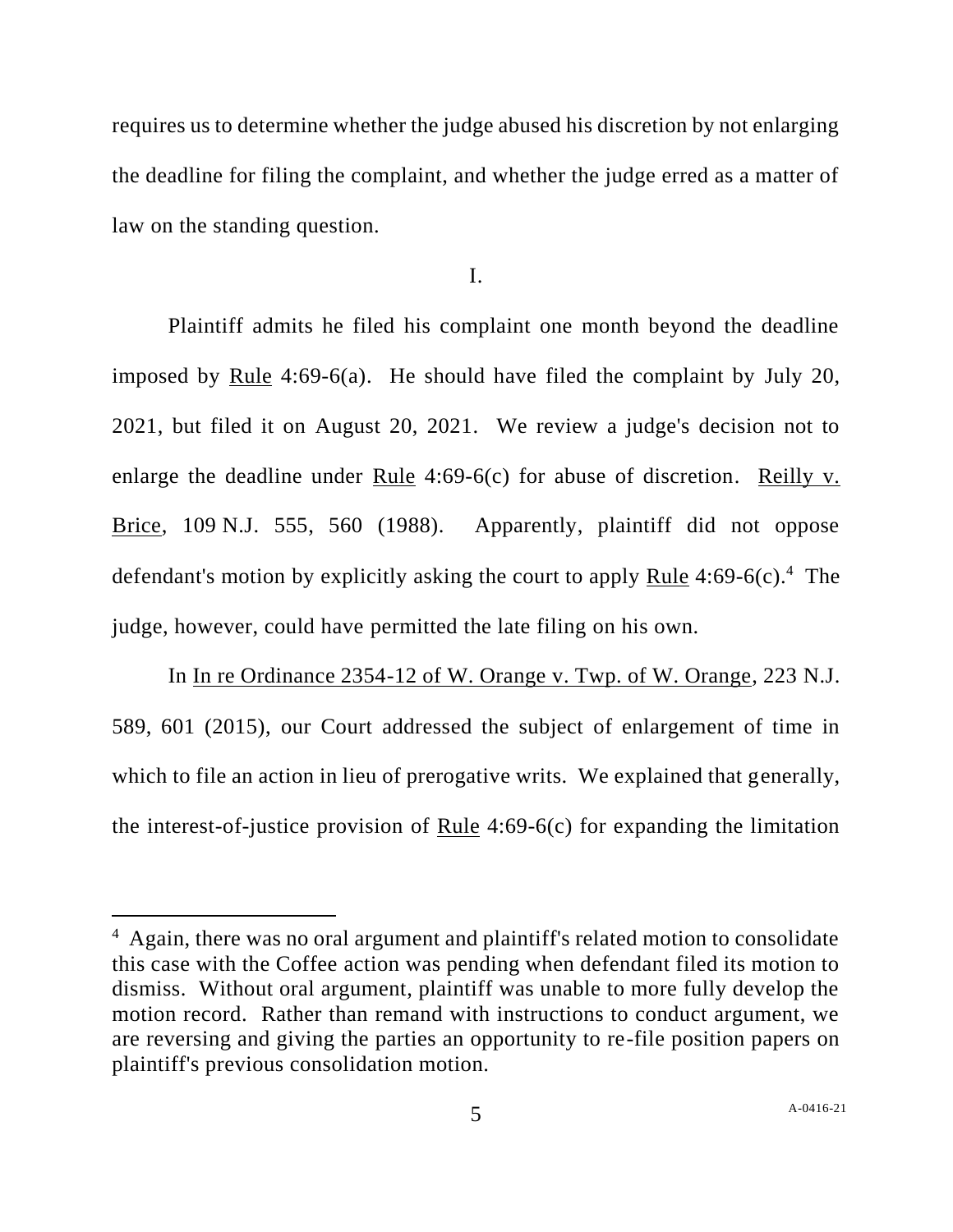period, applies to cases involving (1) "important and novel constitutional questions"; (2) "informal or ex parte determinations of legal questions by administrative officials"; (3) "important public rather than private interests which require adjudication or clarification"; and (4) "a continuing violation of public rights." Ibid. (quoting Borough of Princeton v. Bd. of Chosen Freeholders of Mercer, 169 N.J. 135, 152 (2001)). Any expansion of the limitation period must be balanced against the "important policy of repose" expressed in the rule. Borough of Princeton, 169 N.J. at 153-54 (quoting Reilly, 109 N.J. at 559). "[T]he longer a party waits to mount its challenge, the less it may be entitled to an enlargement." Casser v. Twp. of Knowlton, 441 N.J. Super. 353, 367-68 (App. Div. 2015) (quoting Tri-State Ship Repair & Dry Dock Co. v. City of Perth Amboy, 349 N.J. Super. 418, 424 (App. Div. 2002)). Relaxation depends on all relevant equitable considerations under the circumstances presented. See Hopewell Valley Citizens' Grp., Inc. v. Berwind Prop. Grp. Dev. Co., L.P., 204 N.J. 569, 583-84 (2011). Hence, our standard of review.

In dismissing the complaint under Rule 4:69-6, the judge relied on the first category and found plaintiff had not "present[ed] a constitutional issue or an issue of law." Acknowledging that these categories are not exhaustive, Cohen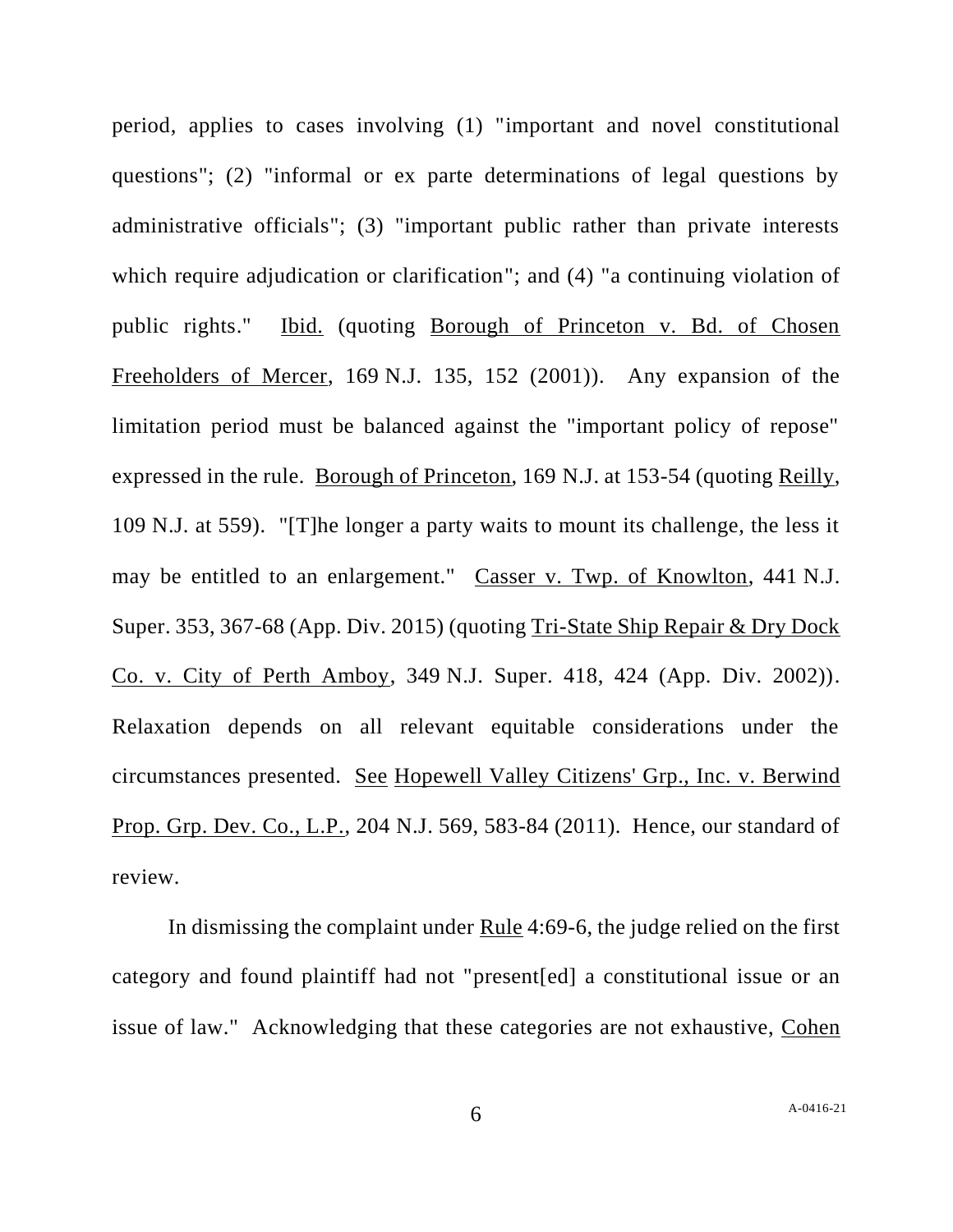v. Thoft, 368 N.J. Super. 338, 346 (App. Div. 2004) (stating that under Rule 4:69-6(c), enlargement is not dependent on fitting into one of these categories but rather provides "more flexible criteria" (quoting Oldfield v. Stoeco Homes, Inc., 26 N.J. 246, 262 (1958))), plaintiff however argues primarily that the third category, "important public rather than private interest which requires adjudication or clarification," applies.

To that point, the judge found the facts present "personal issues that do not present widescale public interests that would preempt" the filing deadline. Although we disagree that the facts here only present personal interests, "[e]ven if a case involves purely private interests, a [judge] may [still] conclude that the 'interest of justice' warrants an enlargement of the forty-five[-]day period." Gregory v. Borough of Avalon, 391 N.J. Super. 181, 189 (App. Div. 2007) (quoting Cohen, 368 N.J. Super. at 346). At any rate, the interests are not purely private, although the project's alleged overdevelopment, increased traffic, and congestion purportedly impact plaintiff's commute to work in New York City.

Plaintiff contends that the project is large enough to impact the look and feel of Edgewater for many years to come and is, therefore, considered to be an important public concern. He emphasizes that the project here can be distinguished from minor site or bulk variance applications that do not have the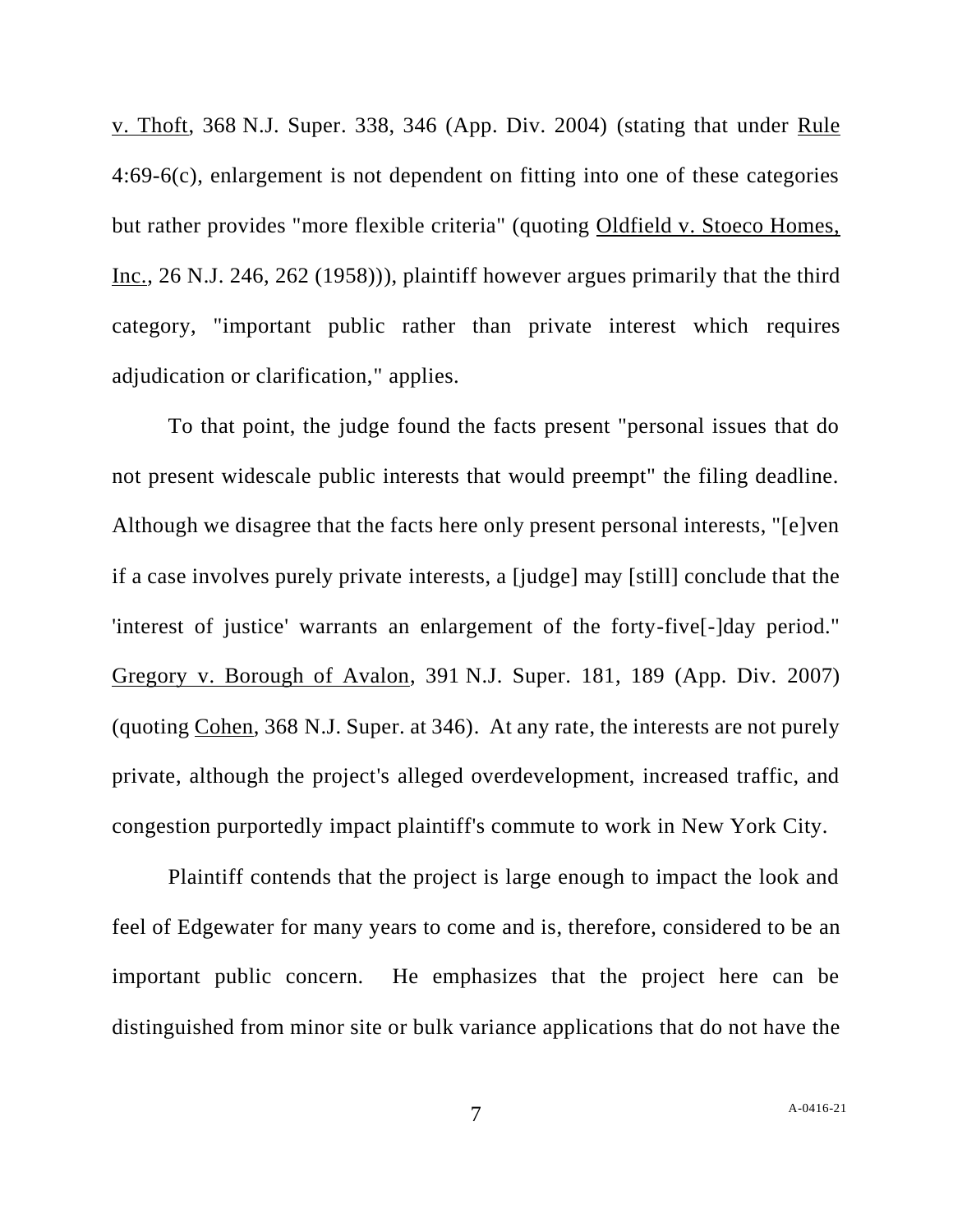same impact as a fourteen-story residential building, a thirteen-story hotel with restaurants and a pool, and a four-story parking deck. Plaintiff characterizes this project as a "massive development" that required two D variances, a D4 floor area ratio variance of an unspecified density, and a D6 height variance of forty-six feet, plus a five-story variance. He argues further that the project, which size and density exceed that allowable in this zone, will severely impact the entire Borough, its services, schools, and traffic.

Our Court has commented that Rule 4:69-6's deadline is "aimed at those who slumber on their rights." Hopewell Valley Citizens' Grp., Inc., 204 N.J. at 579 (emphasis omitted) (quoting Schack v. Trimble, 28 N.J. 40, 49 (1958)). Plaintiff provided a reason for not meeting the filing deadline. He certified that revised temporary changes to the Board's procedures, which were implemented during the COVID-19 pandemic, affected his ability to follow the case. He encountered difficulty accessing pending land use matter documents online during the pandemic. He explained that he was not permitted in the Borough Hall to review documents and found that the online documents were not timely updated for pending land use applications. According to plaintiff, these COVID-19-related difficulties particularly applied to this land use application, which consisted of at least six hearings between August 2020 and May 2021.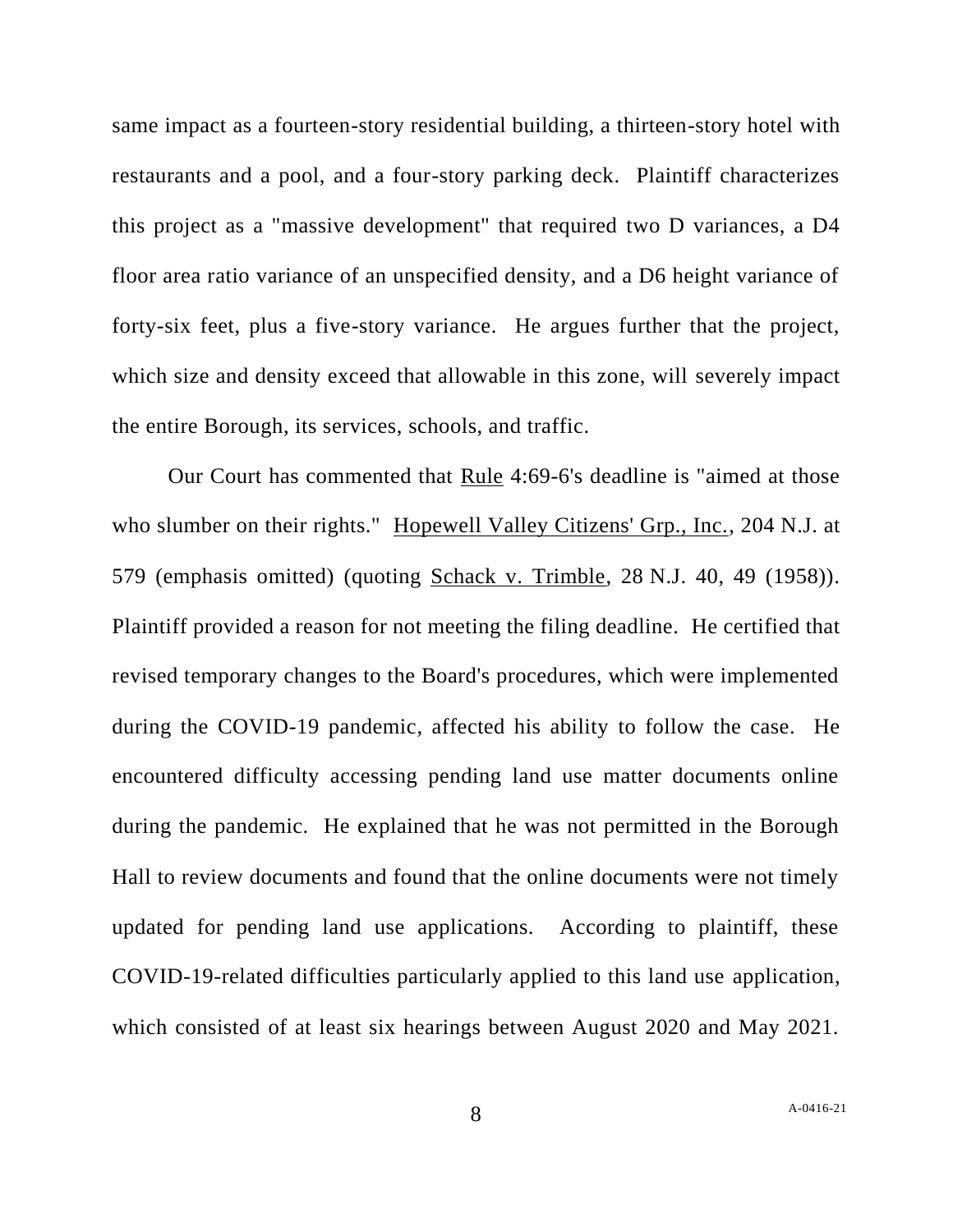His explanation implies no excusable neglect and precludes a finding that he "slumbered" on his rights. See ibid. Importantly, the short delay did not prejudice defendant, especially since defendant is a party in the pending and timely filed Coffee action in lieu of prerogative writs challenging the Board's resolution here.

Thus, when balancing all relevant equitable considerations under the circumstances presented, including entering the order without conducting oral argument, we conclude the judge mistakenly dismissed the complaint with prejudice without permitting the late filing under Rule 4:69-6(c).

## II.

We now turn to the standing question. "Whether a party has standing to pursue a claim is a question of law subject to de novo review." Cherokee LCP Land, LLC v. City of Linden Plan. Bd., 234 N.J. 403, 414 (2018).

As the Court in Cherokee explained under the MLUL, "[a]ny interested party may appeal to the governing body any final decision of a board of adjustment approving an application for development." Id. at 416 (alteration in original) (quoting N.J.S.A. 40:55D-17(a)). An "interested party" is defined as:

> any person, whether residing within or without the municipality, whose right to use, acquire, or enjoy property is or may be affected by any action taken under [this act], or whose rights to use, acquire, or enjoy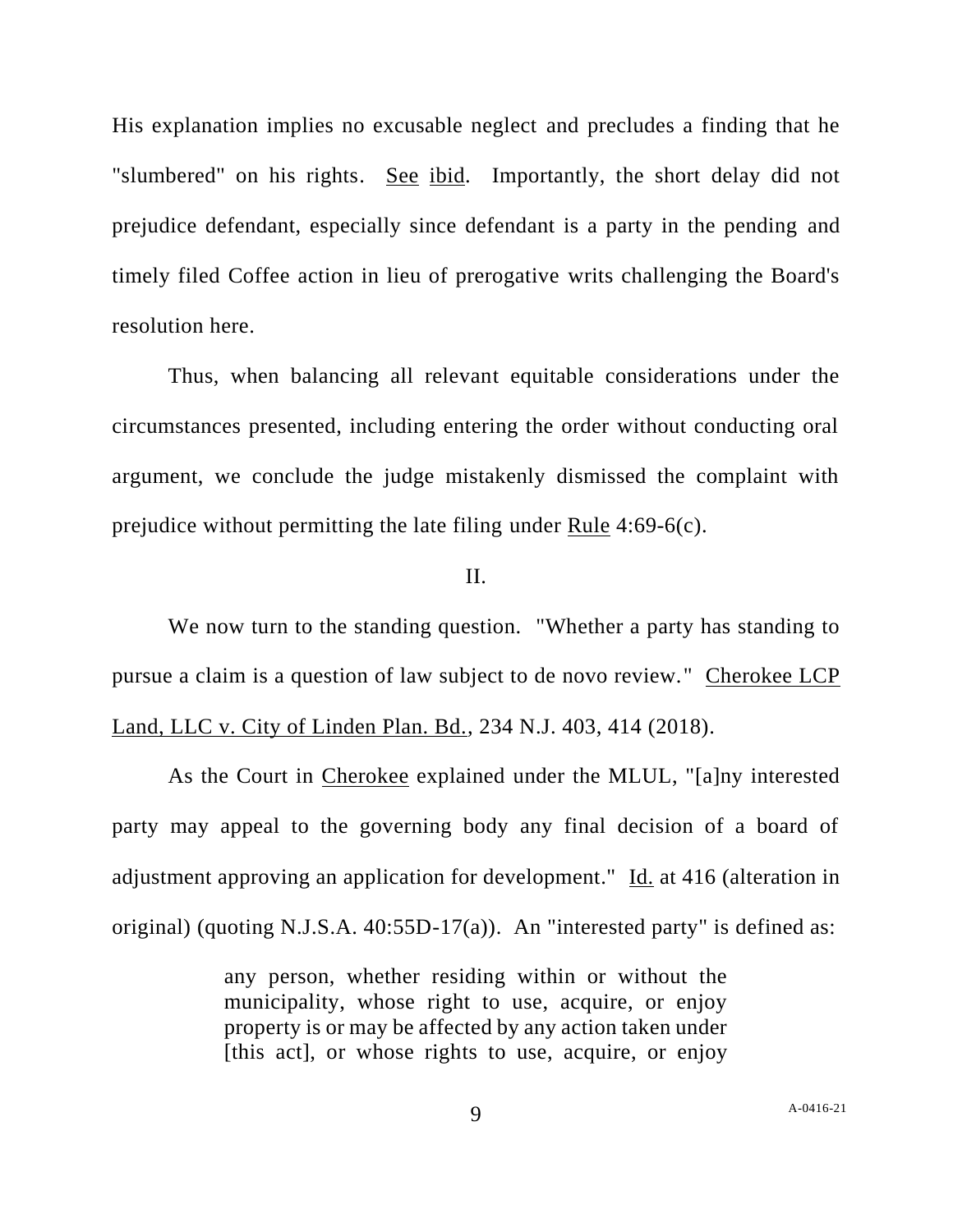property under [this act], or under any other law of this State or of the United States have been denied, violated or infringed by an action or a failure to act under [this act].

[N.J.S.A. 40:55D-4(b).]

Our Supreme Court recently pointed out that our "courts have long taken a liberal approach to standing in zoning cases and . . . [thus] have broadly construed the MLUL's definition of 'interested party.'" Cherokee, 234 N.J. at 416 (alterations in original) (quoting DePetro v. Twp. of Wayne Plan. Bd., 367 N.J. Super. 161, 172 (App. Div. 2004)). For example, a taxpaying citizen has standing as an interested party to challenge the approval of variances that may sufficiently impact "the integrity of the zoning plan and the community welfare." Booth v. Bd. of Adjustment of Rockaway Twp., 50 N.J. 302, 305 (1967). Standing, however, still "requires that, in addition to establishing its 'right to use, acquire, or enjoy property,' a party must establish that that right 'is or may be affected.'" Cherokee, 234 N.J. at 416-17 (quoting N.J.S.A. 40:55D-4).

Plaintiff argues the D variances grant major deviations in use or intensity allowed in this zone, and otherwise affect school capacity, traffic, safety, budgetary considerations, aesthetics, and other considerations of the Borough.